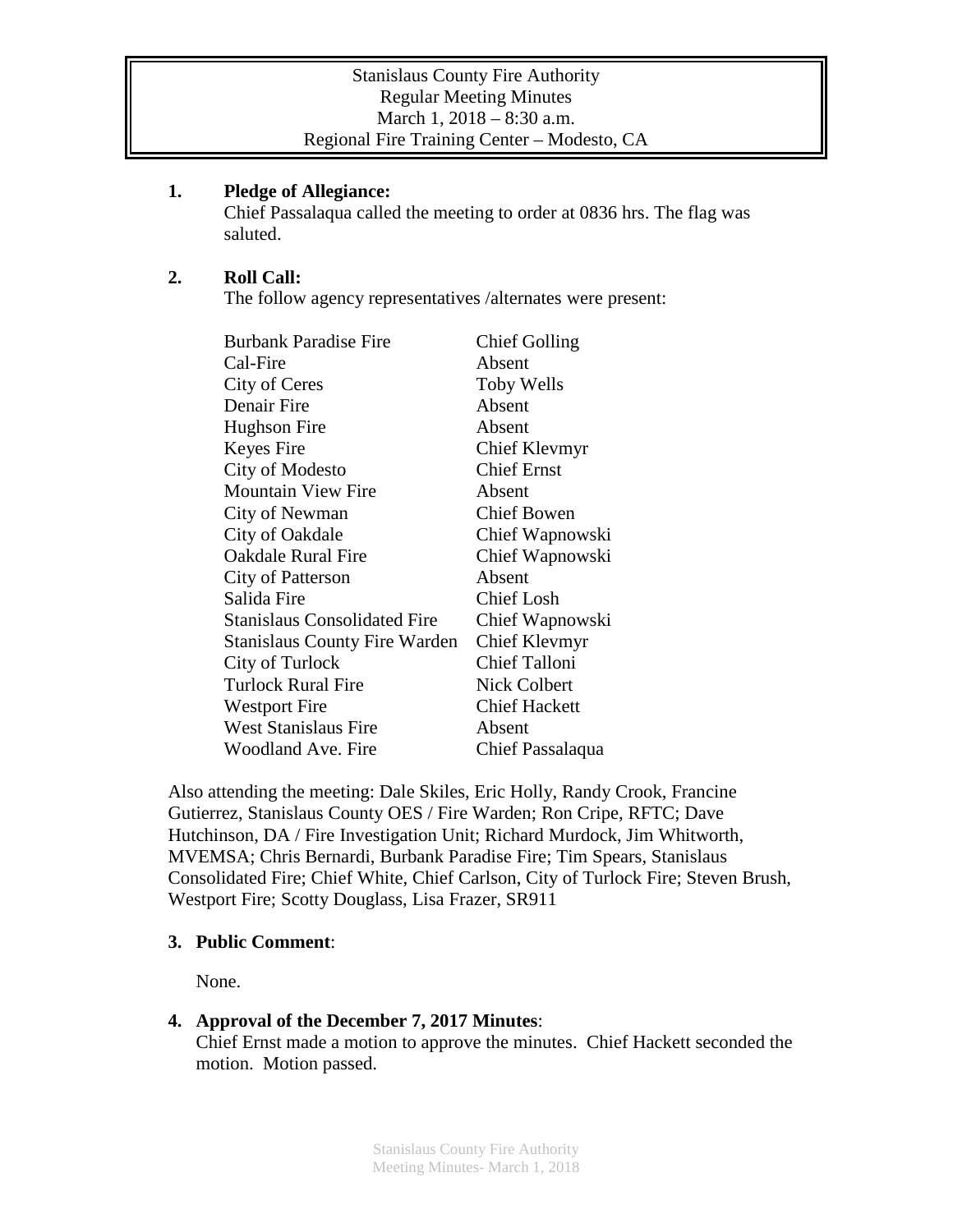#### **5. Staff/Committee Reports:**

#### **5.1 Fire Investigation Report**

Dave Hutchinson reported a total of 179 investigations during the reporting period of Nov 2017 – January 2018: 122 structure fires, 31 vehicle fires, 2 vegetation, 24 trash/dumpster/other. The total Modesto Fire Department investigations - 81; County agencies - 98. A full report sorted by department/district was included in the agenda packet.

# **5.2 Fire Prevention Report**

Fire Marshal Randy Crook reported the Fire Prevention Bureau has been focused on the annual inspection of schools and hotels/motels. Initial inspection of 54 schools has been completed; 47 have received final inspection. The last 7 schools will be completed the week of March 15. The FPB annual inspects 19 hotels/motels. 17 initial inspections have been completed so far. 4 vegetation complaints have been received since January 1, 2018. 134 plan reviews were completed November through January. The FPB is preparing for firework season. They are also part of the Cannabis Enforcement Team and regularly attending meetings. A full report was included in the agenda packet.

# **5.3 Fire Communication Report**

Scotty Douglass and Chief Klevmyr gave a brief Communications report in Chad Homme's absence. SR911 recently facilitated a meeting on fire communications discussing how to enhance and build on to the current system. The next meeting is March 13. Chief Klevmyr is doing MDC and radio programming and repairs while Chad is out. Chad provided a full Communication Report which was included in the agenda packet.

# **5.4 Fire Training Report**

Ron Cripe reported more haz-mat training courses will be held in May and June. An application for paramedic training program has been submitted to MVEMSA. A full report was included in the agenda packet.

#### **5.5 Administrative Report**

No administrative report was provided.

#### **6. Agenda Items:**

6.1 Consideration and Approval to Recommend the Fiscal Year 2018-2019 Fire Authority Business Plan to the Stanislaus County Board of Supervisors for Approval

Chief Passalaqua gave a brief overview of the Fire Authority and how it operates. It was noted to add an informational item to a future meeting agenda to educate new people of the Fire Authority and its role.

Discussion ensued on the Business Plan. There was consensus that more time is needed to review the Business Plan and the additional detailed budget information that was provided via email to all members on February 28, 2018. It was suggested that a committee be established to